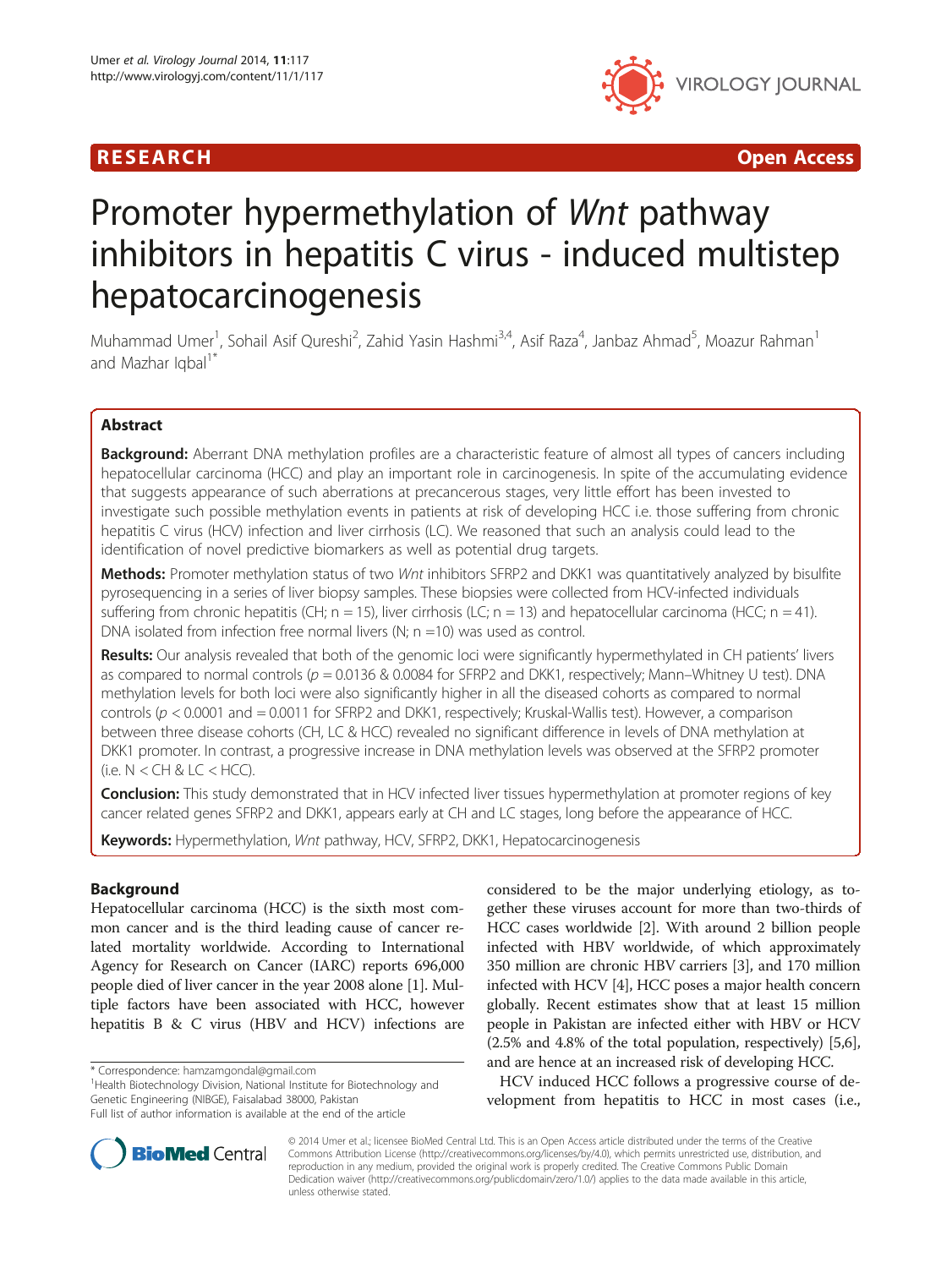hepatitis  $\rightarrow$  fibrosis  $\rightarrow$  cirrhosis  $\rightarrow$  HCC) [[7](#page-8-0)]. Even though various aspects of this complicated pathogenesis have been interrogated, its underlying mechanism(s) remain elusive. Since HCV is different from HBV, as it harbors an RNA genome that does not integrate in the host cell genome [[8](#page-8-0)], therefore, alternative or indirect models of HCV mediated hepatic oncogenesis have been proposed. It has been suggested that immune mediated chronic liver damage induced by persistent HCV infection, and the accompanying compensatory hepatic regeneration by proliferation and cell division, might culminate in a microenvironment that is conducive for increased mutagenic rates [[9](#page-8-0)]. However, the development of HCC in transgenic mice expressing the HCV core gene alone suggests that alternative mechanisms may also be involved [[10\]](#page-8-0). It has been proposed that HCV induces hepatocarcinogenesis via host and viral protein interactions [\[11\]](#page-8-0). A number of studies using mice engineered to carry various HCV genes have demonstrated that their respective expression might promote HCC by several mechanisms including inhibition of apoptosis, pro-oncogenic pathway activation and increased production of reactive oxygen species [\[11\]](#page-8-0). While these studies highlight the role of HCV proteins as tumor promoters, it remains an open question that whether or not intracellular expression of these proteins triggers hepatic neoplasm.

Alterations in the normal DNA methylation patterns are found ubiquitously in most types of cancers and play a fundamental role in genesis of cancers including HCC [[2,11](#page-8-0)-[13](#page-8-0)]. For example, activation of canonical Wnt/ß-Catenin pathway which is implicated in almost all types of cancers [\[14-19](#page-8-0)], has often been attributed to epigenetic silencing of *Wnt* inhibitors like SFRP2 and DKK1 [[20](#page-8-0)-[24](#page-8-0)]. Although whole genome sequencing of HCC tissues has found etiology-specific recurrent mutation patterns as well as key pathways that might be altered as a result of these genetic alterations [[14,15\]](#page-8-0), absence of such mutational aberrations in precancerous lesions indicates that they might appear late in this multistep carcinogenesis. In contrast, it has been suggested that epigenetic aberrations such as histone modification and/or DNA methylation might serve as key triggers that initiate carcinogenesis [\[25](#page-8-0)]. Some studies have reported the promoter DNA hypermethylation of tumor suppressor genes in pre-cancerous lesions like chronic hepatitis, cirrhosis in liver [\[26,27\]](#page-8-0) and atypical hyperplasia in breasts [\[28](#page-8-0)], highlighting the early onset of epigenetic dysregulations in multistep oncogenic processes.

Aberrant DNA methylation patterns are a promising biomarker for early detection and assessment of future cancer risk in high risk populations owing to their early appearance in carcinogenesis [[29](#page-8-0)]. However, very few studies exist in which methylome alterations in liver tissues obtained from HCV infected non-cancer patients (CH & LC) have been explored [\[30\]](#page-8-0). Moreover, in spite of the near ubiquitous Wnt pathway activation [[14](#page-8-0),[15](#page-8-0)] and possible epigenetic silencing of Wnt inhibitors, especially SFRP2 and DKK1 in HCC [[21](#page-8-0)-[24](#page-8-0)], very limited data is available regarding methylation of these loci in HCV infected non-cancerous patients. To the best of our knowledge, no studies till date have systematically analyzed promoter methylation levels of these important Wnt inhibitors (SFRP2 & DKK1) in HCV infected CH & LC patients (without cancer) and compared these methylation levels with infection free normal liver tissues as well as HCC.

In this study, we tried to fill this gap by carrying out DNA methylation analysis of SFRP2 and DKK1 promoter regions, using a series of biopsies obtained from HCV infected CH and LC patients. These patients did not exhibit any signs of presence of tumorous mass on their livers. DNA obtained from infection free normal liver tissues as well as biopsy samples from an independent group of HCV-positive HCC patients were also included for comparative analysis. Our results demonstrate that both promoters experience elevated levels of DNA methylation in HCV infected CH, LC and HCC patients as compared to normal controls, indicating that promoters hypermethylation of these key cancer related genes (SFRP2 & DKK1) is an early event in precancerous HCV infected liver tissues.

# Results

#### Patient characteristics

Among the 15 chronic hepatitis patients included in this study, histopathological analysis revealed minimum or no fibrosis in all collected samples. Out of the 15 suspected liver cirrhosis patients, 13 were finally selected for this study as histopathology reports for 2 patients were not available. Similarly, out of the 50 HCC patients initially biopsied, only 41 were included in final DNA methylation analysis after histopathological analysis confirmed that biopsied tissue corresponded to tumorous growth. Owing to co-morbidities that may arise in advanced HCC patients and the resulting difficulties and contraindications related to biopsy procedure, HCC patient group was largely uniform in its composition with regard to tumor stage. All the biopsied patients had 1–3 solitary tumorous growths that were  $\leq 4$  cm in size (Stage 0/A, BCLC staging system [[31](#page-8-0)]). α-Fetoprotein levels were highly variable and correlated poorly with stage or severity of disease. Basic demographic and clinicopathological data of patient groups are shown in Tables [1](#page-2-0) and [2](#page-2-0), respectively.

# Promoter DNA methylation analyses of normal liver samples

The pyrosequencing based assays employed in our study were able to quantify methylation at each of the 5 consecutive CpG positions in both of the promoter regions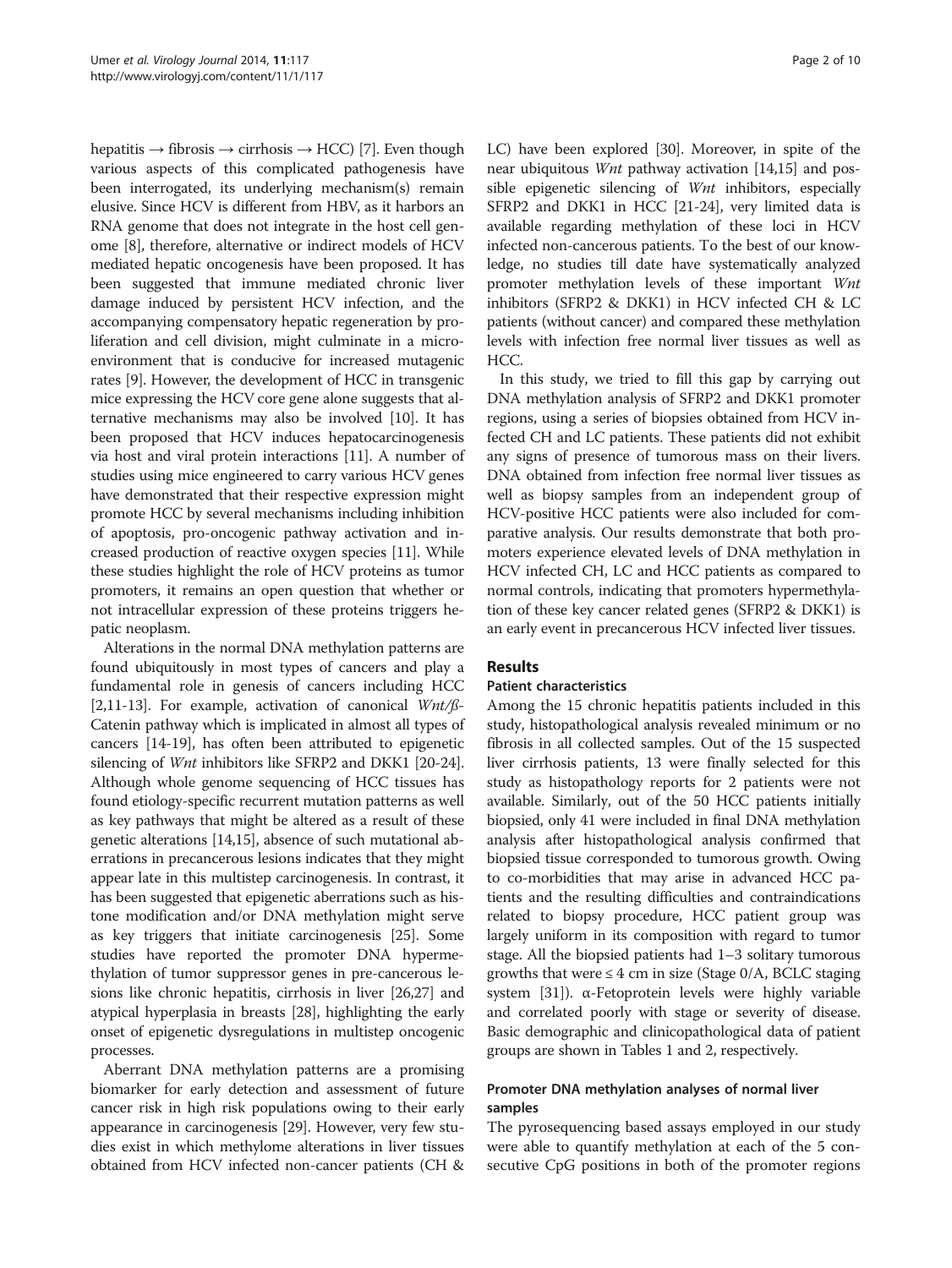<span id="page-2-0"></span>Table 1 Patients demographic data

|             | Chronic<br>hepatitis | Liver<br>cirrhosis | Hepatocellular<br>carcinoma |
|-------------|----------------------|--------------------|-----------------------------|
|             | $(n = 15)$           | $(n = 13)$         | $(n = 41)$                  |
| Age (years) |                      |                    |                             |
| < 40        | 07                   | 04                 | 03                          |
| $40 - 60$   | 08                   | 07                 | 27                          |
| >60         | $00 \,$              | 02                 | 11                          |
| Gender      |                      |                    |                             |
| Male        | 09                   | 10                 | 32                          |
| Female      | 06                   | 03                 | 09                          |

studied. Example pyrograms are shown in Figures [1](#page-3-0) and [2](#page-4-0). Our overall analysis revealed that both of the target regions generally remained hypomethylated in normal livers. The baseline methylation levels in normal controls for SFRP2 promoter region ranged from 5.4 to 9.7 (mean ± SD,  $7.4 \pm 1.5$ ; Figure [3](#page-4-0)). Similarly average percentage methylation across 5 CpG positions investigated for DKK1 promoter sequence ranged from 4.6 to 12.1 (mean  $\pm$  SD,  $8.1 \pm 2.6$ ; Figure [4](#page-5-0)).

# SFRP2 promoter region shows a progressive hypermethylation pattern in multistep hepatocarcinogenesis

SFRP2 promoter methylation level was analyzed in liver biopsy samples obtained from HCV-positive patients suffering from chronic hepatitis  $(n = 15)$  or liver cirrhosis  $(n = 13)$ , without any concomitant tumorous growth on their livers. It was observed that levels of methylation at the interrogated loci were significantly higher in both chronic hepatitis as well as liver cirrhosis groups as compared to normal livers ( $p = 0.01$  & 0.0004, respectively;

|  |  | Table 2 HCC patients' clinicopathological features |  |
|--|--|----------------------------------------------------|--|
|--|--|----------------------------------------------------|--|

| Variable                          | <b>Number of patients</b> |  |  |
|-----------------------------------|---------------------------|--|--|
| Tumor stage (BCLC staging system) |                           |  |  |
| Stage 0                           | 17                        |  |  |
| Stage A                           | 24                        |  |  |
| <b>Number of nodules</b>          |                           |  |  |
| Unilocular                        | 11                        |  |  |
| Multilocular (<4)                 | 30                        |  |  |
| <b>Background cirrhosis</b>       |                           |  |  |
| Yes                               | 34                        |  |  |
| No                                | 07                        |  |  |
| Alpha-fetoprotein level           |                           |  |  |
| $< 20$ ng/ml                      | 06                        |  |  |
| 20-400 ng/ml                      | 23                        |  |  |
| $>$ 400 ng/ml                     | 12                        |  |  |

Mann–Whitney test). Average percentage methylation across the 5 consecutive CpG positions analyzed ranged from 5.4 to 16 (mean  $\pm$  SD, 10.5  $\pm$  3.2) for chronic hepatitis samples while for samples obtained from cirrhotic livers the values ranged between 7.6 and 15.2 (mean ± SD,  $11.8 \pm 2.2$ ).

While values for all other tissue types varied between a narrow range samples obtained from HCC patients exhibited a high variance in methylation percentage (coefficient of variation 52.5%). Average percent methylation in HCC samples ranged between 7.6 and 52 (mean  $\pm$  SD,  $27.5 \pm 14.5$ ). A comparison of HCC group with other groups (i.e., N, CH & LC) revealed that HCC group shows a significantly higher level of methylation in comparison to all the other groups (HCC Vs LC,  $p = 0.001$ ), p values computed by Mann–Whitney test for group wise comparison are shown in Table [3](#page-5-0) (also see Figure [4](#page-5-0)).

# DKK1 promoter hypermethylation is an early event but does not show progressive increase in HCV mediated multistep hepatocarcinogenesis

DKK1 promoter region was also found to be hypermethylated in liver biopsies obtained from HCV infected patients at various stages of disease progression as compared to normal controls ( $p = 0.001$ ; Kruskal-Wallis test). Mann–Whitney test was employed to compare the diseased groups (CH, LC, HCC), which revealed that no significant differences in level of methylation between them are found for DKK1 promoter, in contrast to SFRP2 (see Figure [2](#page-4-0) and Table [3](#page-5-0)).

## **Discussion**

DNA methylation is considered as an important contributor to the development of HCC. However in spite of the growing body of evidence which suggests that it is an early event in hepatocarcinogenesis [[32-35\]](#page-8-0), identification of important methylation events in diseased conditions of liver (CH & LC), which might predispose affected patients to the development of HCC later in life, has not been studied extensively. Recent cell culture studies point towards a possible direct role of HCV core protein in modulating host cell methylome [\[36](#page-8-0)[,37](#page-9-0)]. Therefore it will be important to investigate whether patients infected with HCV, yet without HCC, harbor any aberrations in DNA methylation patterns in their livers. Most of the studies aiming to identify early changes in methylation patterns make use of histologically nonmalignant liver tissues obtained from HCC patients [[32,33,](#page-8-0)[38,39\]](#page-9-0). However, as viral induced HCC develops after decades of infection, this strategy might not prove to be adequate because it will be difficult to differentiate between "driver" and "passenger" methylation [\[40\]](#page-9-0) aberrations in such long infected hepatocytes, even if they appear histologically non-malignant. Therefore, in this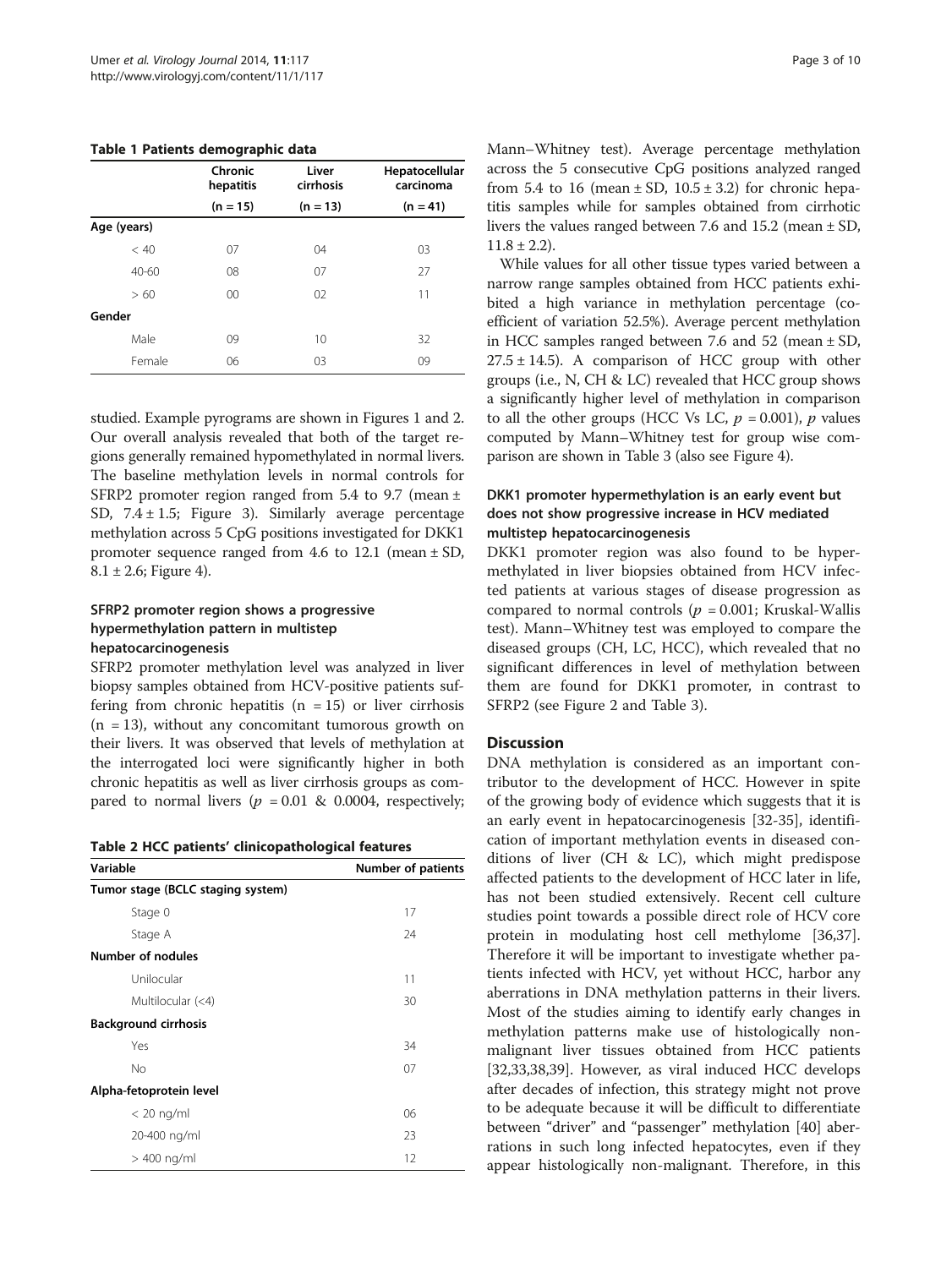<span id="page-3-0"></span>

study we set out to explore possible methylation aberrations in HCV infected non-cancerous patients (CH & LC) with the aim to identify DNA methylation markers which can be exploited for surveillance and carcinogenic risk estimation in high risk populations as well as development of novel drug targets.

Our analysis revealed that both of the Wnt inhibitors included in this study display an increased level of methylation in their promoter regions in HCV infected patients even at the very early stages of hepatic disease (Figures [4](#page-5-0) & [2](#page-4-0), Table [3](#page-5-0)). Chronic hepatitis tissue samples exhibited significantly higher levels of methylation as compared to normal controls ( $p = 0.0136$  & 0.0084 for SFRP2 & DKK1 respectively, Mann–Whitney U test). CH patients included in our study had minimal liver damage and were ideal candidates for interferon therapy. Occurrence of promoter hypermethylation in such early stage liver disease, points to the fact that this epigenetic aberration might occur much earlier than previously thought [[33](#page-8-0)]. Similarly, the other non-cancerous disease cohort i.e. LC also showed significantly higher methylation levels as compared to normal controls (see Table [3](#page-5-0) for more details). It is important to note here that although the methylation percentages in CH and LC groups differed significantly from normal controls, the maximum observed percent methylation did not exceed 16% for both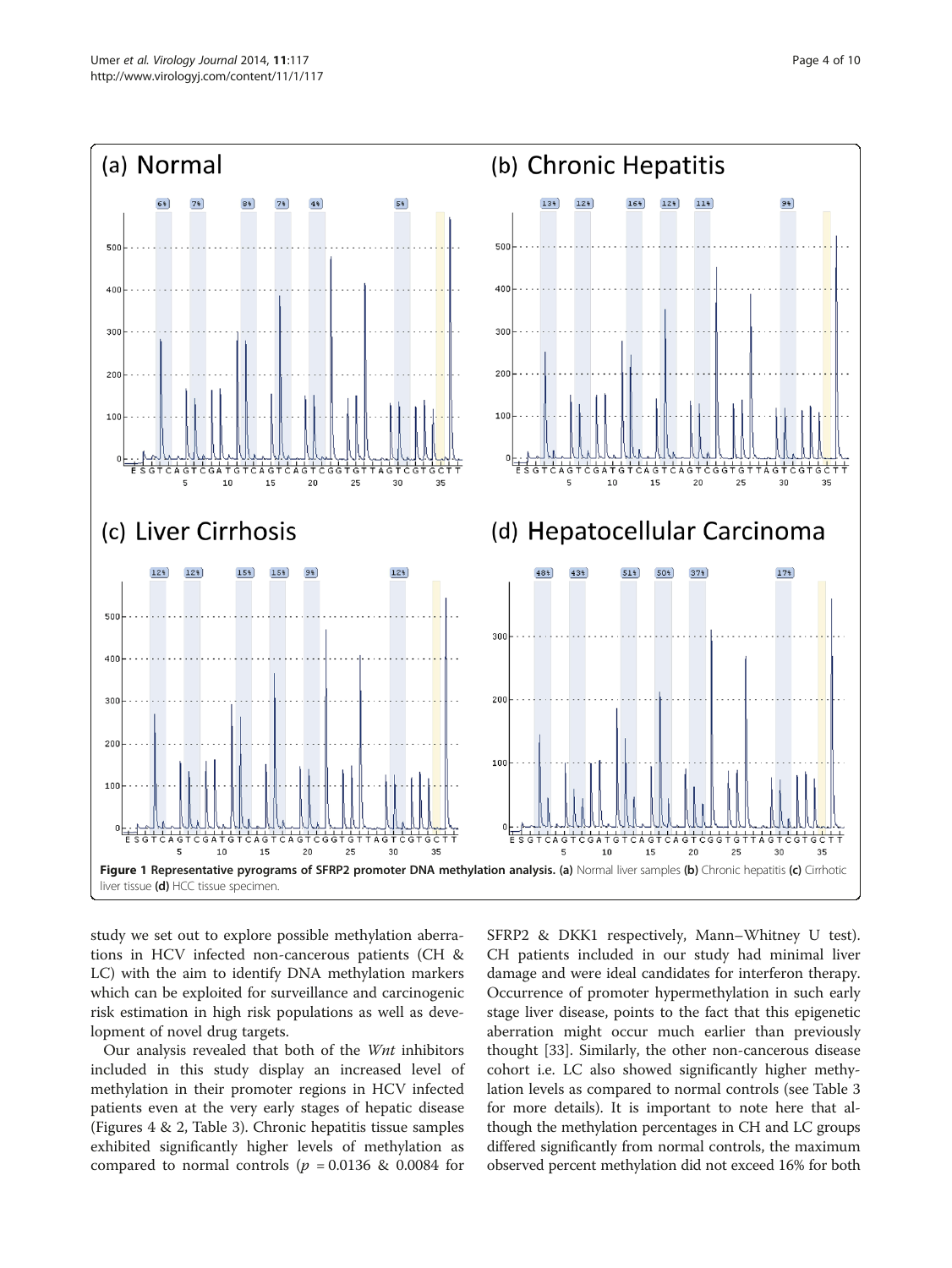<span id="page-4-0"></span>

the regions studied, in both of the diseased cohorts. This apparently "low" methylation can be attributed to the fact that sample DNA was obtained from a heterogeneous population of infected and non-infected hepatocytes. As previous studies have reported that only a very small percentage of hepatocytes (2-30%) are actually infected with HCV [\[41,42\]](#page-9-0), the said "low" methylation observed in our

experiments appears to be in agreement with findings of these studies.

Interestingly SFRP2 promoter exhibited a pattern of progressive increase in DNA methylation that coincided with the various stages of liver disease, i.e. chronic hepatitis and cirrhotic samples exhibited methylation levels which were statistically higher than normal controls (N Vs



information about group-wise comparison, see Table [3.](#page-5-0) N = Normal, CH = Chronic Hepatitis, LC = Liver Cirrhosis, HCC = Hepatocellular Carcinoma.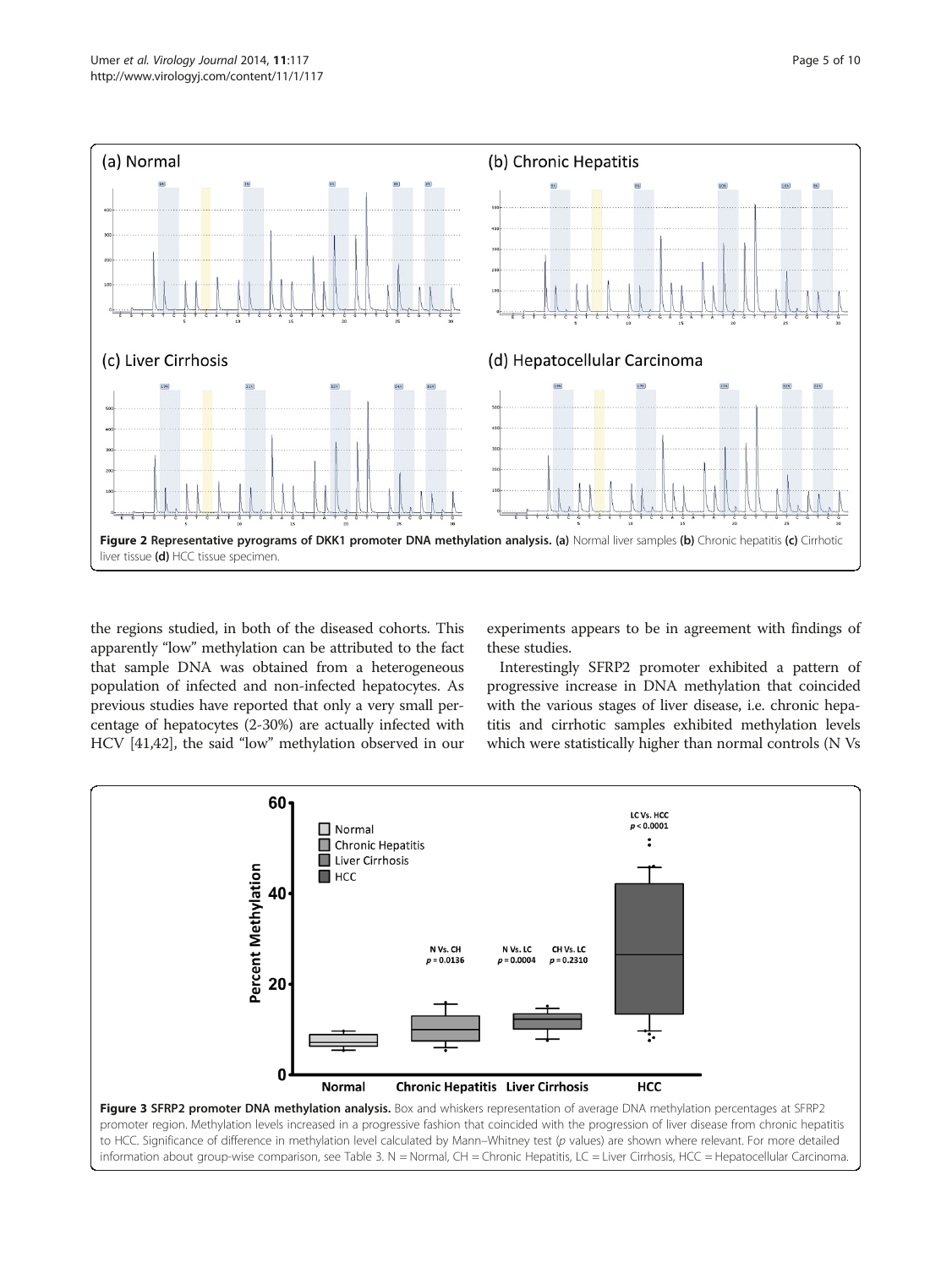<span id="page-5-0"></span>

CH  $p = 0.0136$ , N Vs LC  $p = 0.0084$ , Mann Whitney-U test). Similarly, HCC sample cohort showed significantly higher methylation as compared to chronic hepatitis as well as liver cirrhosis samples (CH Vs HCC  $p < 0.0001$ , LC Vs HCC  $p = 0.0013$ ). This apparent increasing trend might be because promoter methylation mediated silencing of SFRP2 at the early stages of liver disease provides a definitive selective advantage to affected cells and hence helping in their clonal expansion [\[30\]](#page-8-0).

One striking observation that emerged from our results was that although DKK1 promoter methylation was found to be significantly higher in all the three diseased groups as compared to normal controls ( $p = 0.001$ ; Kruskal-Wallis test), the three said groups did not differ from each other considerably (See Table 3 for details). Similar results were obtained in an earlier study by Yang et al., [\[23](#page-8-0)] which reported that DKK1 promoter methylation in HCC tissues did not differ significantly from surrounding non-tumor tissue or from independent cirrhotic liver samples. However,

Table 3 Comparison of patient groups for significance of difference in methylation

| Comparison                           | SFRP <sub>2</sub> | DKK1       | Significance      |      |
|--------------------------------------|-------------------|------------|-------------------|------|
|                                      |                   |            | SFRP <sub>2</sub> | DKK1 |
| Normal vs Chronic hepatitis          | 0.0136            | 0.0084     | Yes               | Yes  |
| Normal vs Liver cirrhosis            | 0.0004            | 0.0039     | Yes               | Yes  |
| Normal vs HCC                        | $<$ 0.0001        | $<$ 0.0001 | Yes               | Yes  |
| Chronic hepatitis vs Liver cirrhosis | 0.2310            | 0.6784     | Nο                | Nο   |
| <b>Chronic hepatitis vs HCC</b>      | $<$ 0.0001        | 0.2832     | Yes               | No   |
| Liver cirrhosis vs HCC               | 0.0013            | 0.7462     | Yes               | Nο   |

Table 3 summarizes the group wise comparisons carried out using non parametric two tailed Mann–Whitney U test.

to the best of our knowledge, it is for the first time that "baseline" methylation in completely normal liver tissues has been reported and compared with that of various disease cohorts. Significance of this comparison is apparent from our own results where we observed a disease dependent hypermethylation as well as those of Yang et al. because the said study also found a certain level of hypermethylation in DKK1 promoter in HCC free LC patients (See Figure [3](#page-4-0) in the corresponding reference) [[23](#page-8-0)]. Our results speak strongly in favor of use of infection free normal controls in order to put observed methylation percentages in true context.

In a recent study by Nishida et al. [\[30](#page-8-0)], a subset of early HCC related TSGs (HIC1, GSTP1, SOCS1, RASSF1, CDKN2A, APC, RUNX3, and PRDM2) were also found to be hypermethylated in HCV infected CH patients. However, interestingly SFRP2 promoter methylation was only found in highly progressed HCCs and hence was not analyzed in non-cancerous HCV infected patients. In contrast, our results demonstrate that SFRP2 promoter exhibits hypermethylation in early HCCs as well as HCV infected non-cancerous (CH and LC) samples. These conflicting observations regarding SFRP2 promoter methylation indicate epigenetic as well as genetic heterogeneity that is characteristic of all cancers in general including HCC [\[43\]](#page-9-0).

Previous *in vitro* [\[36](#page-8-0)[,37](#page-9-0)] and *in vivo* studies [\[44](#page-9-0)] as well as our own results point out towards a possible direct role of HCV infection and/or intracellular expression of HCV genes in modulating host cell methylome. Although the exact mechanism underlying this possible effect of HCV infection on host epigenome is still poorly understood, evidence has started to emerge which can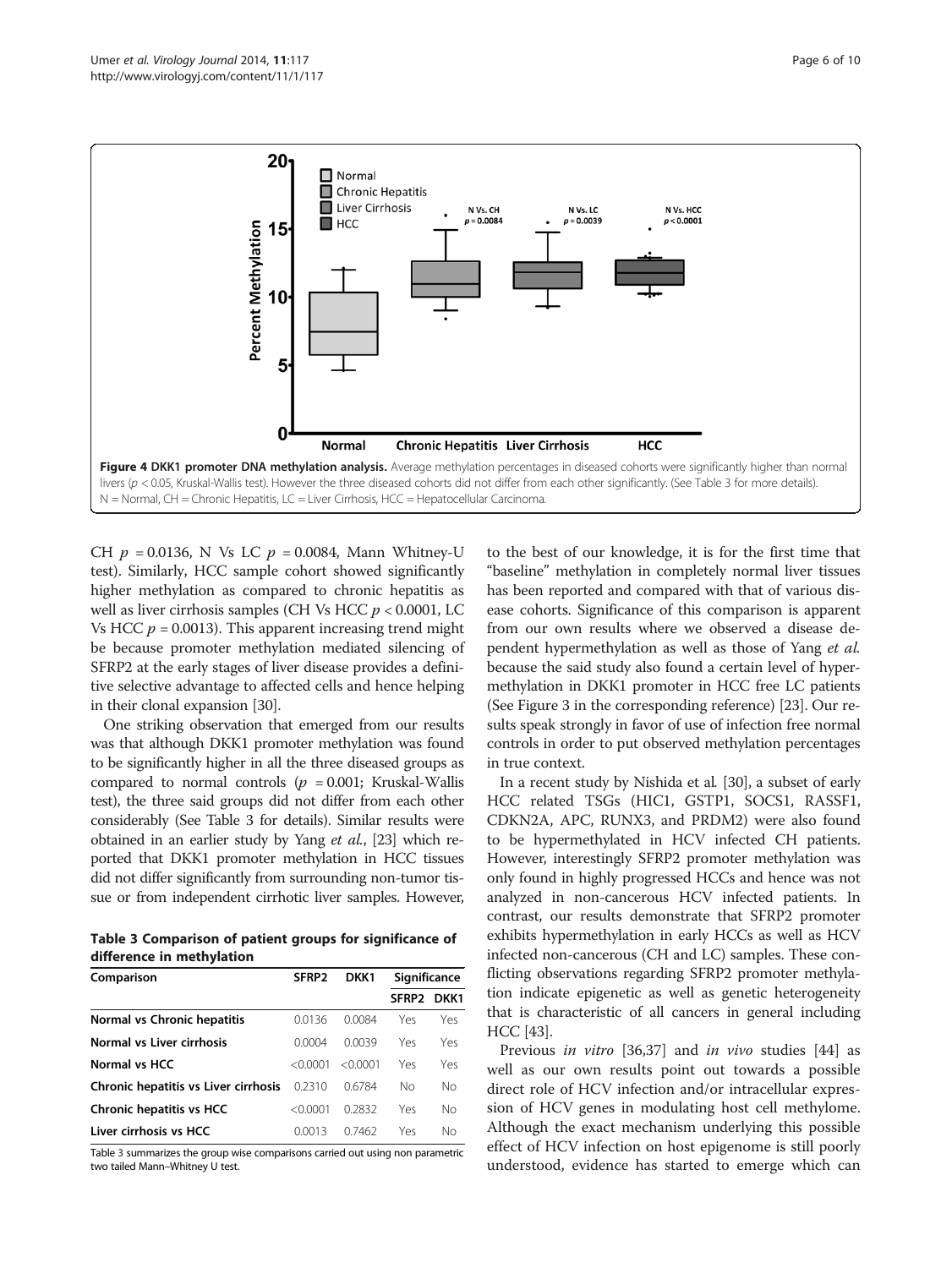provide plausible explanations to this hitherto enigmatic phenomenon. An earlier study reported the promoter hypermethylation mediated down regulation of E-cadherin by HCV core protein in cultured hepatoma cells [[36](#page-8-0)]. Quan et al. [\[37\]](#page-9-0) proposed that HCV core causes epigenetic silencing of *Wnt* inhibitor SFRP1 by modulating the expression and binding of histone deacetylase-1 (HDAC1) and DNA methyltransferase-1 (Dnmt1). In a recent study Okamoto et al. [[44](#page-9-0)] demonstrated that HBV or HCV infected mice with humanized livers exhibit a time dependent genome wide hypermethylation at various gene promoters. The authors claimed that ROS production by innate immune system components like natural killer T-cells contributes to the development of this aberrant methylation profile. Further studies will be needed to explicitly elucidate the possible methylome modulating properties of various HCV proteins. Moreover, comprehensive genome wide analysis of HCC predisposing conditions (CH & LC) is also highly imperative in order to establish a detailed methylation map of such diseased tissues which could be further exploited as biomarker for cancer risk prediction and identification of novel drug targets for prevention of HCC development.

# Conclusions

Our results demonstrate that both promoters of Wnt inhibitor genes (SFRP2 & DKK1) experience a significantly elevated levels of DNA methylation in HCV infected noncancerous disease cohorts (CH & LC) as well as HCC patients as compared to normal controls. These results correlate that promoters hypermethylation of these key cancer related genes (SFRP2 & DKK1) is an early event in precancerous HCV infected liver tissues. While SFRP2 locus becomes increasingly hypermethylated as the disease progresses from CH to HCC, a similar progressive trend was not observed for DKK1 promoter region. Identification of such methylation events in patients at risk of developing HCC later in life might help in development of novel predictive biomarkers as well as cancer prevention strategies. Data presented in this study points towards a possible direct role that HCV infection itself or the intracellular expression of various HCV genes might play in modulating the host cell methylation pattern, however further studies will be needed to clearly elucidate the underlying mechanism.

## Study limitations

In this study, we have not demonstrated the alterations in gene expression which might be correlated with our reported promoter hypermethylation. However, as association of promoter CpG island hypermethylation with silencing of corresponding gene is now an established fact [[45\]](#page-9-0) and many studies conducted in the past have demonstrated such a correlation for our target genes i.e. SFRP2 & DKK1 [[20,24\]](#page-8-0). Therefore, we can rightly expect a similar functional implication of DNA hypermethylation, as observed in our study.

Theme of this study was to check the promoter hypermethylation of cancer related target genes (SFRP2 & DKK1) in HCV infected chronic hepatitis, liver cirrhosis and HCC patients and compare that with infection free normal livers. Therefore, exclusion of HBV samples does not affect the overall theme of this study i.e. aberrations in epigenome start to appear in pre-cancerous stages of cancer causing conditions (chronic HCV infection). A separate study, after including the statistically representative number of HCV and HBV infected liver samples of various disease cohorts, may prove useful to further elucidate the underlying mechanism involve in promoter hypermethylation of *Wnt* inhibitors (SFRP2 & DKK1).

# **Mathods**

#### Patients

This study was conducted in collaboration with Liver Center, Faisalabad and Punjab Medical College, Faisalabad. The study was approved by Institutional Ethical Review Committee as well as Ethical Committees of collaborating centers. Infection status of patients initially recruited was confirmed by quantitative HBsAg ELISA (Alpha Diagnostic, Texas, USA) and in house qualitative reverse transcription PCR for HCV RNA as described previously [\[46](#page-9-0)]. Only HCV positive patients were included for further study. Patients having HBV infection as well as with HBV & HCV co-infections were excluded. Ultrasonographic examination along with liver function tests was used to initially assess the extent and stage of liver disease. Final grouping of patients in various diseased cohorts was done based on histopathological analysis (see below). As an additional diagnostic parameter, α-Fetoprotein levels in the serum of HCC patients were also determined. Diabetic patients (HbA1c level  $\geq$  1% above the normal range) and patients with fatty liver disease or marked ascites were also excluded. All patients were tested for possible impaired hemostasis and platelet count. Individuals with PT-INR above 1.5 and platelet count less than  $150,000/\mu$ l were also not subjected to percutaneous biopsy procedure [[47](#page-9-0)]. A total of 80 liver biopsies were obtained  $(CH = 15, LC = 15, HCC = 50)$  between the years 2009 and 2011 from the patients visiting and/or admitted at the collaborating center. Genomic DNA obtained from subjects who had died in accidents and had otherwise histologically normal livers and were free from any of the hepatitis virus infections was used as normal control. These DNA samples were a kind gift from Professor Magnus Ingelman-Sundberg, Section of Pharmacogenetics, Department of Physiology and Pharmacology, Karolinska Institutet, Stockholm, Sweden.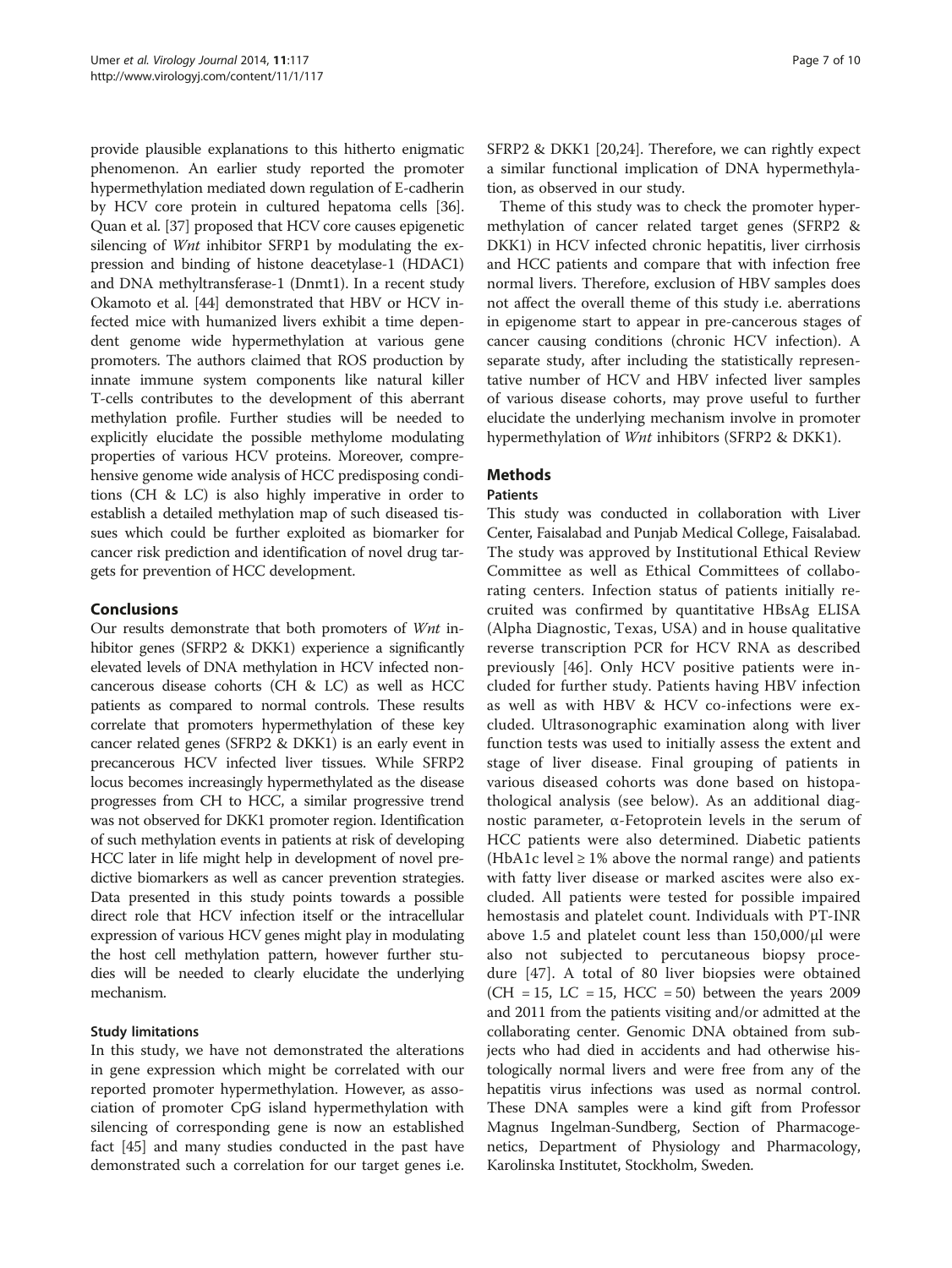#### Collection of liver biopsy samples

After obtaining written informed consent, percutaneous liver biopsies were collected using 18-20G semi-automatic Trucut type biopsy needles (STERICUT® TSK, Japan) under real-time ultrasound guidance by a specialized ultrasonologist according to AASLD guidelines [\[47\]](#page-9-0). The biopsy tissue was immediately transferred to PBS solution in sterile containers. The containers were sealed, placed on ice and then quickly transferred to the lab.

## Histopathological analysis of liver biopsies and grouping of diseased cohorts

Patients were divided into three diseased cohorts; Chronic Hepatitis (CH), Liver Cirrhosis (LC) & Hepatocellular Carcinoma (HCC) based on histopathological analysis of liver biopsies. Biopsies were graded/scored using various different scoring systems, depending on the origin of sample. Chronic hepatitis samples were scored using modified HAI [[48](#page-9-0)] while for biopsies showing fibrosis, METAVIR scoring system was used [[49](#page-9-0)]. Only those fibrosis samples were finally included in DNA methylation analyses which showed METAVIR fibrosis score 3–4. HCC tissues were graded based on the degree of tumor differentiation (poorly, moderately & well differentiated).

#### Extraction of genomic DNA from liver biopsy samples

Under sterile conditions a small piece from liver biopsy tissue was cut using a sterile surgical blade. The cut piece measured less than ¼th of the total length of biopsy tissue. DNA was isolated using PureLink® Genomic DNA Mini Kit (Invitrogen™) as per manufacturer's instructions. Larger tissues were fine minced into smaller pieces using sterile scalpel blades. Lysate was prepared by incubating samples at 55°C for 4–10 hours (depending on the size of tissue) in 180 μl PureLink™ Genomic Digestion Buffer (Invitrogen™) in the presence of 20 μl Proteinase-K solution (supplied with the kit). An additional 20 μl Proteinase-K solution (20 mg/ml) was added to the mix after 4 hours of incubation. DNA was eluted in 50 μl elution buffer supplied with the kit.

## Bisulfite conversion and PCR amplification of target regions

Genomic DNA isolated from liver biopsy tissue or that obtained from normal livers (250-500 ng) was used in a 20 μl bisulfite conversion reaction using EpiTect® Bisulfite Kit (Qiagen, Valencia, CA) as per manufacturer's instructions. DNA was eluted in 20 μl buffer EB and stored at −20°C until further use. Bisulfite converted DNA (1–2 μl) was used in PCR amplification of target regions, which was carried out using PyroMark PCR Kit (Qiagen, Valencia, CA) in a 25 μl reaction volume. A 182 bp region corresponding to SFRP2 promoter region was amplified using primers (Biomers GmbH, Ulm, Germany) reported

earlier [\[50\]](#page-9-0). SFRP2 reaction mix also included 5 μl Q Solution (supplied with kit). A 161 bp region corresponding to DKK1 promoter region was amplified using Hs\_DKK1\_01\_PM PyroMark CPG assay (Qiagen, Valencia, CA). Reverse primer in both of the cases was biotinylated. Typically ~5 μl of PCR product were analyzed by electrophoresis using a 2% agarose gel prepared in 1X TAE.

#### Bisulfite pyrosequencing

Biotinylated PCR products were immobilized on streptavidin-coated sepharose beads (GE Healthcare). The immobilized PCR product was rendered single-stranded on PyroMark Q24 Vacuum Workstation according to manufacturer's instructions and finally annealed to sequencing primer (final concentration 0.3 μM) by heating at 80 $°C$  for 2 min followed by incubation for at least 5 minutes at room temperature [\[51\]](#page-9-0). Pyrosequencing reaction was carried out on PyroMark Q24 System. The assay design and analysis of results was carried out using PyroMark Q24 software (version 2.0.6).

#### Statistical analysis

Average DNA methylation data (as percent) was analyzed with GraphPad Prism V5.0 (GraphPad Software, San Diego, CA). Significance of difference in percent methylation between diseased cohorts and normal was calculated by nonparametric one way analysis of variance (Kruskal-Wallis test). Group-wise comparisons of percent average methylation between different diseased groups as well as between diseased groups and normal liver tissues were carried out by Mann–Whitney U test.

#### Abbreviations

HCV: Hepatitis C virus; HBV: Hepatitis B virus; CH: Chronic hepatitis; LC: Liver cirrhosis; HCC: Hepatocellular carcinoma; ELISA: Enzyme linked immunosorbent assay; RT-PCR: Reverse transcriptase polymerase chain reaction; cDNA: Complimentary DNA; PCR: Polymerase chain reaction; CpG: Cytosine phosphate guanine; HDAC1: Histone deacetylase-1; WHO: World Health Organization; IARC: International Agency for Research on Cancer; OR: Odd ratio; CI: Confidence interval.

#### Competing interests

The authors declare that they have no competing interests.

#### Authors' contributions

MU, MI and SAQ conceived and planned the study. Sampling and experimental work were conducted mainly by MU. AR performed USG guided percutaneous liver biopsies while ZYH was involved in clinical examination of patients. JA carried out histopathological analysis of liver biopsy samples. MR shared the cost of research and helped in design of study. MU and MI contributed in manuscript writing while the study was mainly supervised by MI. All authors read and approved the final manuscript.

#### Authors' information <sup>1</sup>

MU PhD student, MR Senior Scientist & MI Principal Scientist/Group Leader at Drug Discovery and Structural Biology, Health Biotechnology Division, National Institute for Biotechnology and Genetic Engineering (NIBGE), Faisalabad - 38000, Pakistan.

<sup>2</sup>SAQ is a Professor and Dean at Syed Babar Ali School of Science and Engineering, Lahore University of Management Sciences, Lahore - 54792, Pakistan.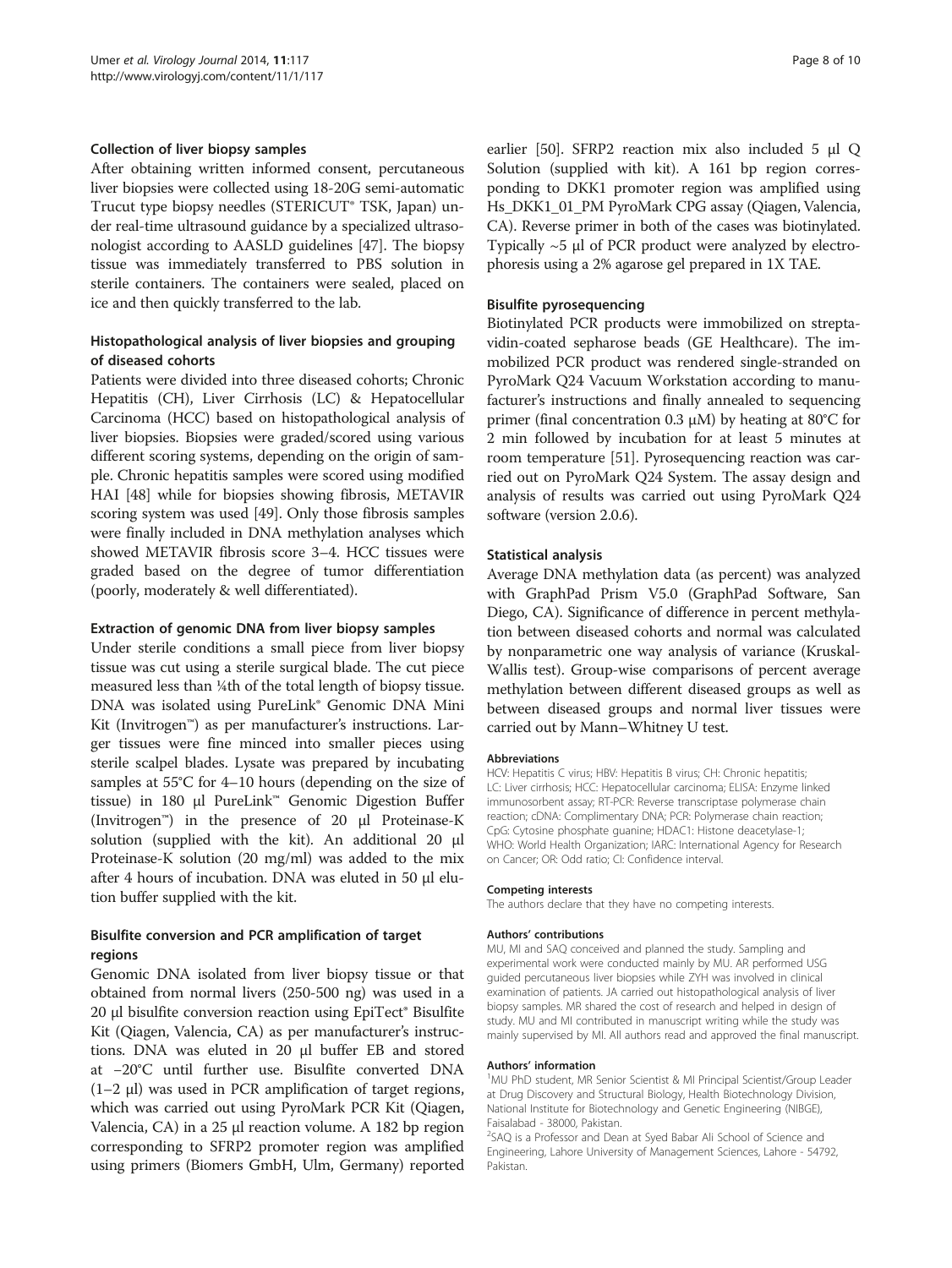<span id="page-8-0"></span><sup>3</sup>ZYH is Head at Department of Medicine and Principal Punjab Medical College, Faisalabad - 38800, Pakistan, as well as <sup>4</sup>Chairman Liver Center, District Headquarters Hospital, Faisalabad - 38000, Pakistan.

4 AR is working at Liver Center, District Headquarters Hospital, Faisalabad - 38000, Pakistan.

<sup>5</sup>JA during the time period of sampling was working as Head at Department of Pathology, Punjab Medical College, Faisalabad - 38800, Pakistan.

#### Acknowledgements

We want to extend our gratitude to the Higher Education Commission (HEC), Pakistan for providing financial support for the current study since the first author (MU) is a recipient of indigenous PhD scholarship offered by HEC, Pakistan. We are also thankful to Prof. Tomas J. Ekström, Dept. of Clinical Neuroscience, Karolinska Institutet, Stockholm, Sweden for allowing MU to use pyrosequencing facility at his lab and helping obtain normal liver DNA samples.

#### Author details

<sup>1</sup>Health Biotechnology Division, National Institute for Biotechnology and Genetic Engineering (NIBGE), Faisalabad 38000, Pakistan. <sup>2</sup>Syed Babar Ali School of Science & Engineering, Lahore University of Management Sciences, Sector-U, DHA, Lahore, Pakistan. <sup>3</sup>Department of Medicine, Punjab Medical College, Faisalabad 38800, Pakistan. <sup>4</sup>Liver Center, District Headquarter Hospital, Faisalabad 38000, Pakistan. <sup>5</sup>Department of Pathology, Punjab Medical College, Faisalabad 38800, Pakistan.

#### Received: 15 April 2014 Accepted: 12 June 2014 Published: 20 June 2014

#### References

- Ferlay J, Shin H-R, Bray F, Forman D, Mathers C, Parkin D: Estimates of worldwide burden of cancer in 2008: GLOBOCAN 2008. Int J Cancer 2010, 127:2893–2917.
- Arzumanyan A, Reis HM, Feitelson MA: Pathogenic mechanisms in HBV- and HCV-associated hepatocellular carcinoma. Nat Rev Cancer 2013, 13:123–135.
- 3. Lavanchy D: Hepatitis B virus epidemiology, disease burden, treatment, and current and emerging prevention and control measures. J Viral Hepatitis 2004, 11:97–107.
- 4. Chisari F: Unscrambling hepatitis C virus-host interactions. Nature 2005, 436:930–932.
- 5. Munir S, Saleem S, Idrees M, Tariq A, Butt S, Rauff B, Hussain A, Badar S, Naudhani M, Fatima Z, Ali M, Ali L, Akram M, Aftab M, Khubaib B, Awan Z: Hepatitis C treatment: current and future perspectives. Virol J 2010, 7:296–301.
- 6. Ali M, Idrees M, Ali L, Hussain A, Ur Rehman I, Saleem S, Afzal S, Butt S: Hepatitis B virus in Pakistan: a systematic review of prevalence, risk factors, awareness status and genotypes. Virol J 2011, 8:102-110.
- 7. Roberts LR, Gores GJ: Hepatocellular carcinoma: molecular pathways and new therapeutic targets. Semin Liver Dis 2005, 25:212–225.
- 8. Bouchard MJ, Navas-Martin SC: Hepatitis B and C virus hepatocarcinogenesis: lessons learned and future challenges. Cancer Lett 2012, 305:123–143.
- 9. Levrero M: Viral hepatitis and liver cancer: the case of hepatitis C. Oncogene 2006, 25:3834–3847.
- 10. Moriya K, Nakagawa K, Santa T, Shintani Y, Fujie H, Miyoshi H, Tsutsumi T, Miyazawa T, Ishibashi K, Horie T, Imai K, Todoroki T, Kimura S, Koike K: Oxidative stress in the absence of inflammation in a mouse model for hepatitis C virus-associated hepatocarcinogenesis. Cancer Res 2001, 61:4365–4370.
- 11. Tsai WL, Chung RT: Viral hepatocarcinogenesis. Oncogene 2010, 29:2309-2324.
- 12. Dawson MA, Kouzarides T: Cancer epigenetics: from mechanism to therapy. Cell 2012, 150:12–27.
- 13. Yu J, Ni M, Xu J, Zhang H, Gao B, Gu J, Chen J, Zhang L, Wu M, Zhen S, Zhu J: Methylation profiling of twenty promoter-CpG islands of genes which may contribute to hepatocellular carcinogenesis. BMC Cancer 2002, 2:29–42.
- 14. Fujimoto A, Totoki Y, Abe T, Boroevich KA, Hosoda F, Nguyen HH, Aoki M, Hosono N, Kubo M, Miya F, Arai Y, Takahashi H, Shirakihara T, Nagasaki M, Shibuya T, Nakano K, Watanabe-Makino K, Tanaka H, Nakamura H, Kusuda J, Ojima H, Shimada K, Okusaka T, Ueno M, Shigekawa Y, Kawakami Y, Arihiro K, Ohdan H, Gotoh K, Ishikawa O, et al: Whole-genome sequencing of liver

cancers identifies etiological influences on mutation patterns and recurrent mutations in chromatin regulators. Nat Genet 2012, 44:760–764.

- 15. Kan Z, Zheng H, Liu X, Li S, Barber TD, Gong Z, Gao H, Hao K, Willard MD, Xu J, Hauptschein R, Rejto PA, Fernandez J, Wang G, Zhang Q, Wang B, Chen R, Wang J, Lee NP, Zhou W, Lin Z, Peng Z, Yi K, Chen S, Li L, Fan X, Yang J, Ye R, Ju J, Wang K, et al: Whole-genome sequencing identifies recurrent mutations in hepatocellular carcinoma. Genome Res 2013, 23:1422–1433.
- 16. Veeck J, Noetzel E, Bektas N, Jost E, Hartmann A, Knüchel R, Dahl EC: Promoter hypermethylation of the SFRP2 gene is a high-frequent alteration and tumor-specific epigenetic marker in human breast cancer. Mol Cancer 2008, 7:83–101.
- 17. Polakis P: Wnt signaling and cancer. Genes Dev 2000, 14:1837-1851.
- 18. Pez F, Lopez AS, Kim M, Wands JR, Caron de Fromentel C, Merle P: Wnt signaling and hepatocarcinogenesis: molecular targets for the development of innovative anticancer drugs. J Hepatol 2013, 59:1107–1117.
- 19. Katoh M: Wnt signaling pathway and stem cell signaling network. Clin Cancer Res 2007, 13:4042–4045.
- 20. Sato H, Suzuki H, Toyota M, Nojima M, Maruyama R, Sasaki S, Takagi H, Sogabe Y, Sasaki Y, Idogawa M, Sonoda T, Mori M, Imai K, Tokino T, Shinomura Y: Frequent epigenetic inactivation of DICKKOPF family genes in human gastrointestinal tumors. Carcinogenesis 2007, 28:2459–2466.
- 21. Suzuki H, Watkins DN, Jair K-WW, Schuebel KE, Markowitz SD, Chen WD, Pretlow TP, Yang B, Akiyama Y, Van Engeland M, Toyota M, Tokino T, Hinoda Y, Imai K, Herman JG, Baylin SB: Epigenetic inactivation of SFRP genes allows constitutive WnT signaling in colorectal cancer. Nat Genet 2004, 36:417–422.
- 22. Shih Y-LL, Shyu R-YY, Hsieh C-BB, Lai H-CC, Liu K-YY, Chu T-YY, Lin Y-WW: Promoter methylation of the secreted frizzled-related protein 1 gene SFRP1 is frequent in hepatocellular carcinoma. Cancer 2006, 107:579–590.
- 23. Yang B, Du Z, Gao YT, Lou C, Zhang SG, Bai T, Wang YJ, Song WQ: Methylation of Dickkopf-3 as a prognostic factor in cirrhosis-related hepatocellular carcinoma. World J Gastroenterol 2010, 16:755-763.
- 24. Takagi H, Sasaki S, Suzuki H, Toyota M, Maruyama R, Nojima M, Yamamoto H, Omata M, Tokino T, Imai K, Shinomura Y: Frequent epigenetic inactivation of SFRP genes in hepatocellular carcinoma. J Gastroenterol 2008, 43:378–389.
- Baylin SB, Ohm JE: Epigenetic gene silencing in cancer a mechanism for early oncogenic pathway addiction. Nat Rev Cancer 2006, 6:107-116.
- 26. Nishida N: Impact of hepatitis virus and aging on DNA methylation in human hepatocarcinogenesis. Histol Histopathol 2010, 25:647-654.
- 27. Nishida N, Nagasaka T, Nishimura T, Ikai I, Boland CR, Goel AC: Aberrant methylation of multiple tumor suppressor genes in aging liver, chronic hepatitis, and hepatocellular carcinoma. Hepatology (Baltimore, Md) 2008, 47:908–918.
- 28. Umbricht CB, Evron E, Gabrielson E, Ferguson A, Marks J, Sukumar S: Hypermethylation of 14-3-3 sigma (stratifin) is an early event in breast cancer. Oncogene 2001, 20:3348–3353.
- 29. Laird PW: The power and the promise of DNA methylation markers. Nat Rev Cancer 2003, 3:253–266.
- 30. Nishida N, Kudo M, Nagasaka T, Ikai I, Goel A: Characteristic patterns of altered DNA methylation predict emergence of human hepatocellular carcinoma. Hepatology 2012, 56:994–1003.
- 31. Llovet JM, Bru C, Bruix J: Prognosis of hepatocellular carcinoma: the BCLC staging classification. Semin Liver Dis 1999, 19:329–338.
- 32. Nagashio R, Arai E, Ojima H, Kosuge T, Kondo Y, Kanai Y: Carcinogenetic risk estimation based on quantification of DNA methylation levels in liver tissue at the precancerous stage. Int J Cancer 2011, 129:1170-1179.
- 33. Arai E, Ushijima S, Gotoh M, Ojima H, Kosuge T, Hosoda F, Shibata T, Kondo T, Yokoi S, Imoto I, Inazawa J, Hirohashi S, Kanai Y: Genome-wide DNA methylation profiles in liver tissue at the precancerous stage and in hepatocellular carcinoma. Int J Cancer 2009, 125:2854-2862.
- 34. Kanai Y: Genome-wide DNA methylation profiles in precancerous conditions and cancers. Cancer Sci 2010, 101:36–45.
- 35. Sun L, Hui AM, Kanai Y, Sakamoto M, Hirohashi S: Increased DNA methyltransferase expression is associated with an early stage of human hepatocarcinogenesis. Jpn J Cancer Res 1997, 88:1165-1170.
- 36. Arora P, Kim E-O, Jung JK, Jang KL: Hepatitis C virus core protein downregulates E-cadherin expression via activation of DNA methyltransferase 1 and 3b. Cancer Lett 2008, 261:244–252.